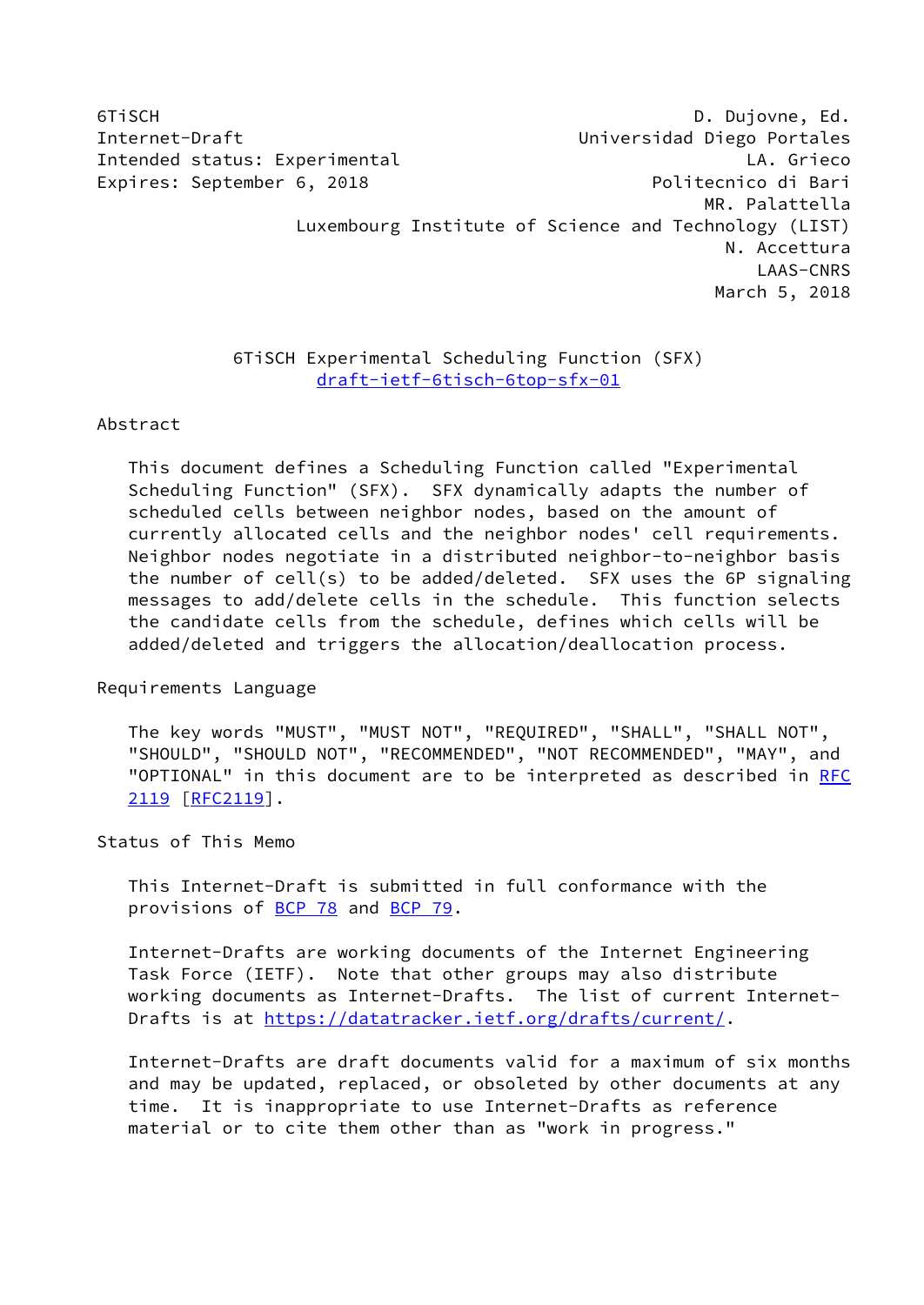This Internet-Draft will expire on September 6, 2018.

Copyright Notice

 Copyright (c) 2018 IETF Trust and the persons identified as the document authors. All rights reserved.

This document is subject to **[BCP 78](https://datatracker.ietf.org/doc/pdf/bcp78)** and the IETF Trust's Legal Provisions Relating to IETF Documents [\(https://trustee.ietf.org/license-info](https://trustee.ietf.org/license-info)) in effect on the date of publication of this document. Please review these documents carefully, as they describe your rights and restrictions with respect to this document. Code Components extracted from this document must include Simplified BSD License text as described in Section 4.e of the Trust Legal Provisions and are provided without warranty as described in the Simplified BSD License.

### Table of Contents

|                                           | $\overline{3}$  |
|-------------------------------------------|-----------------|
| Scheduling Function Identifier<br>2.      | $\overline{3}$  |
| 3.                                        | $\overline{3}$  |
| $\overline{4}$ .                          | $\overline{3}$  |
| 5.                                        | $\overline{4}$  |
| $5.1$ . SFX Triggering Events             | $\overline{4}$  |
| $5.2.$ SFX Cell Estimation Algorithm      | $\overline{4}$  |
|                                           | $\overline{5}$  |
| 6.                                        | $\overline{1}$  |
| 7.                                        | $\overline{1}$  |
| Meaning of Metadata Information<br>8.     | $\underline{8}$ |
| 9.                                        | $\underline{8}$ |
|                                           |                 |
|                                           | $\frac{8}{8}$   |
|                                           | $\underline{8}$ |
|                                           | $\overline{9}$  |
|                                           | 9               |
|                                           | 9               |
|                                           | 10              |
|                                           | 10              |
| 17.1. SFX Scheduling Function Identifiers | 10              |
|                                           | 10              |
|                                           | 11              |
| 19.1. Normative References                | 11              |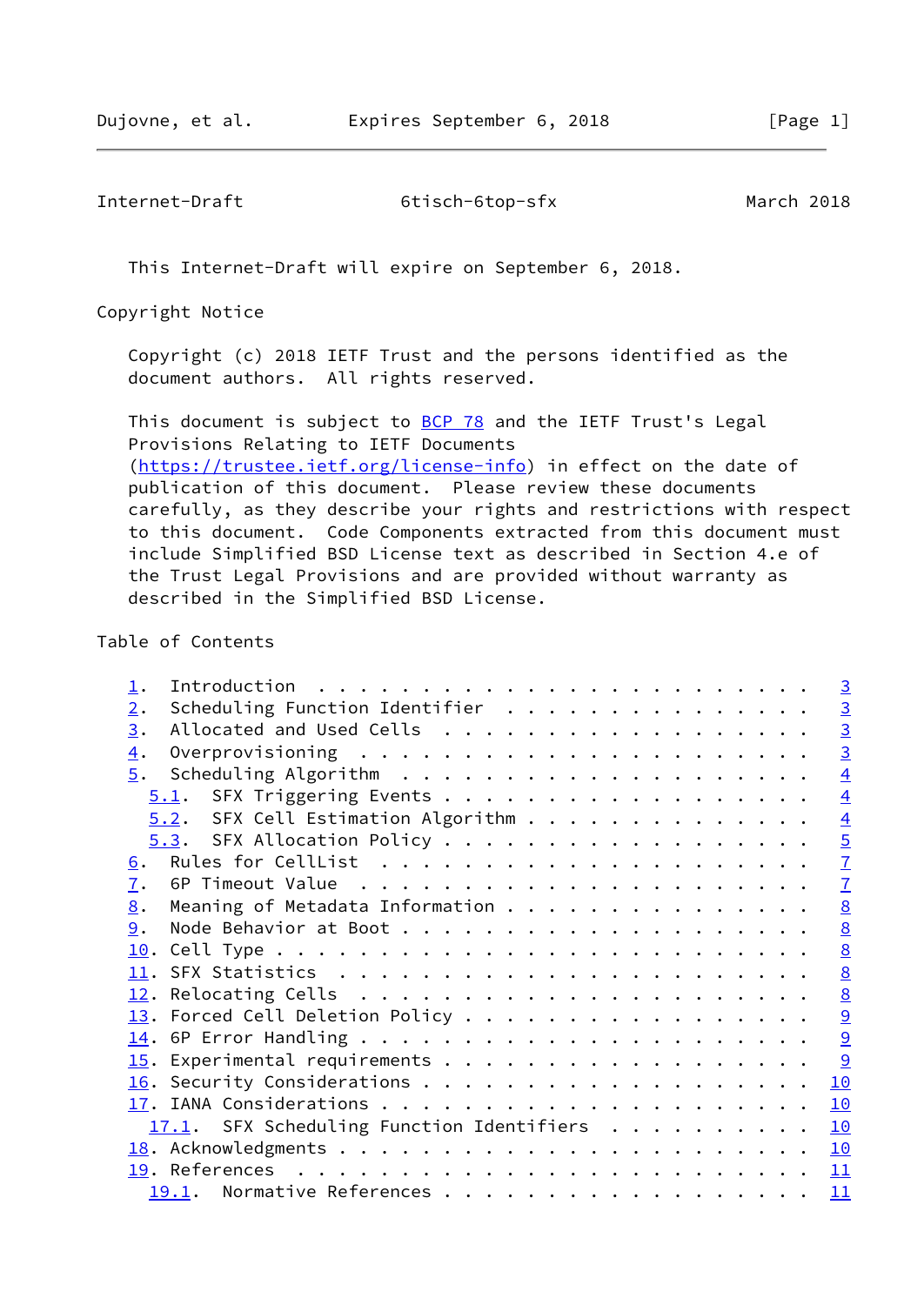| 19.2. Informative References 11 |  |  |  |  |  |  |  |  |
|---------------------------------|--|--|--|--|--|--|--|--|
|                                 |  |  |  |  |  |  |  |  |

| Dujovne, et al. | Expires September 6, 2018 | [Page 2] |
|-----------------|---------------------------|----------|
|                 |                           |          |

<span id="page-2-1"></span>

## <span id="page-2-0"></span>[1](#page-2-0). Introduction

 This document defines a Scheduling Function using the 6P protocol [\[I-D.ietf-6tisch-6top-protocol](#page-11-5)], called "Experimental Scheduling Function" (SFX). SFX is designed to offer a number of functionalities to be usable in a wide range of applications. SFX defines two algorithms: the Scheduling Algorithm which defines the number of cells to allocate/delete between two neighbors, and the Relocation Algorithm defines when to relocate a cell.

 To synthesize, a node running SFX determines when to add/delete cells in a three-step process:

- 1. It waits for a triggering event  $(Section 5.1)$  $(Section 5.1)$ .
- 2. It applies the Cell Estimation Algorithm (CEA) for a particular neighbor to determine how many cells are required to that neighbor [\(Section 5.2](#page-3-4)).
- 3. It applies the Allocation Policy to compare the number of required cells to the number of already scheduled cells, and determines the number of cells to add/delete [\(Section 5.3](#page-5-0)).

 SFX addresses the requirements for a scheduling function listed in [Section 5.2](#page-3-4) from [\[I-D.ietf-6tisch-6top-protocol\]](#page-11-5), and follows the recommended outline listed in Section 5.3 of [\[I-D.ietf-6tisch-6top-protocol](#page-11-5)]. This document follows the terminology defined in [\[I-D.ietf-6tisch-terminology](#page-12-0)].

<span id="page-2-2"></span>[2](#page-2-2). Scheduling Function Identifier

 The Scheduling Function Identifier (SFID) of SFX is IANA\_6TISCH\_SFID\_SFX.

<span id="page-2-3"></span>[3](#page-2-3). Allocated and Used Cells

 An allocated cell is assigned as a TX, RX or Shared cell on the schedule, as a reserved resource. This reservation does not imply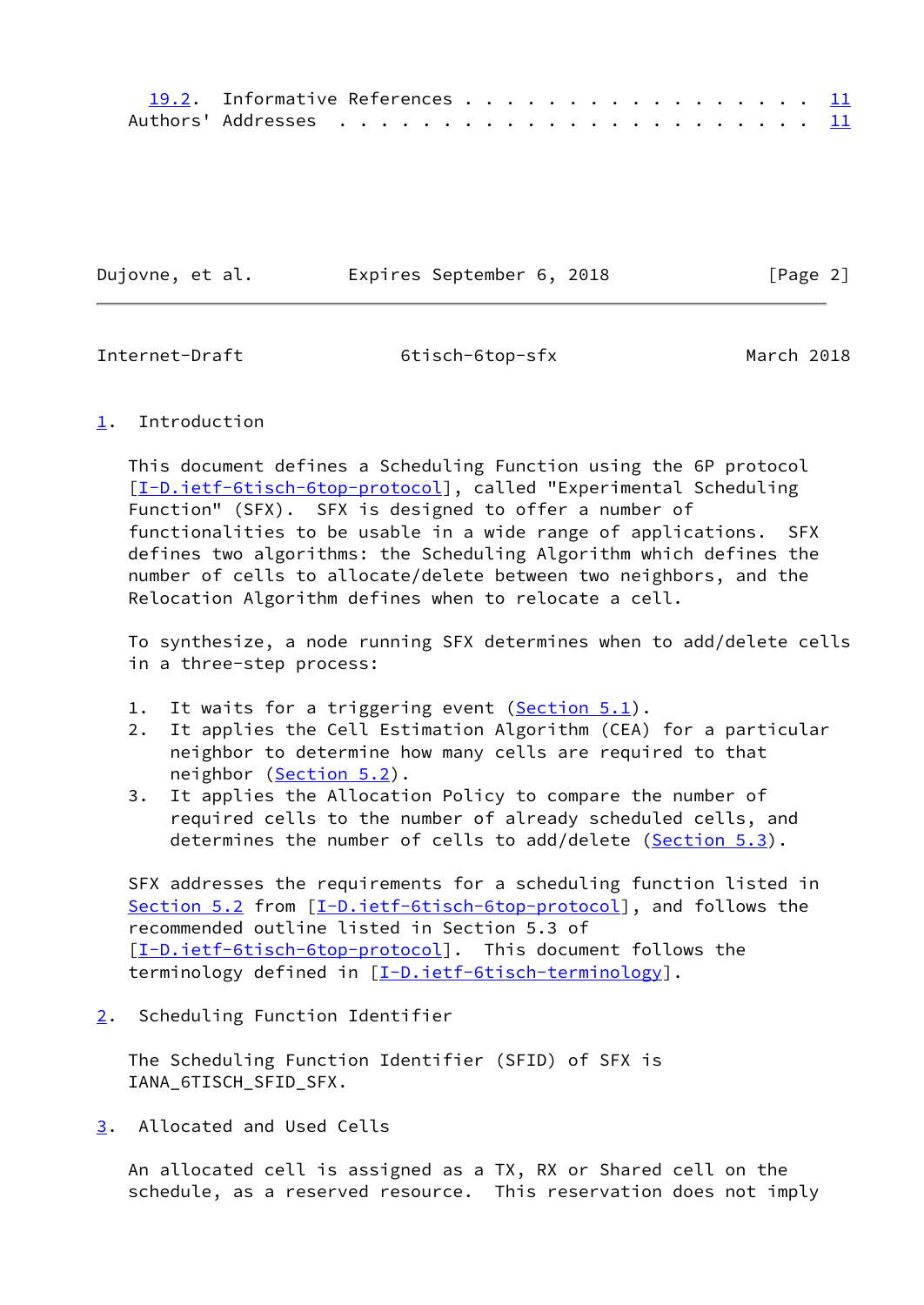that a packet will be transmitted during the scheduled cell time. A used cell is a cell where a packet has been transmitted during the scheduled cell time on the last slotframe.

<span id="page-3-0"></span>[4](#page-3-0). Overprovisioning

 Overprovisioning is the action and effect of increasing a value representing an amount of resources. In the case of SFX, overprovisioning is done as a provision to reduce traffic variability effects on packet loss, to the expense of artificially allocating a number of cells.

| Dujovne, et al. | Expires September 6, 2018 |  | [Page 3] |
|-----------------|---------------------------|--|----------|
|-----------------|---------------------------|--|----------|

<span id="page-3-2"></span>Internet-Draft 6tisch-6top-sfx March 2018

### <span id="page-3-1"></span>[5](#page-3-1). Scheduling Algorithm

 A number of TX cells must be allocated between neighbor nodes in order to enable data transmission among them. A portion of these allocated cells will be used by neighbors, while the remaining cells can be over-provisioned to handle unanticipated increases in cell requirements. The Scheduling Algorithm collects the cell allocation/ deallocation requests from the neighbors and the number of cells which are currently under usage. First, the Cell Estimation Algorithm calculates the number of required cells and second, the calculated number is transferred to the Allocation Policy. In order to reduce consumption, this algorithm is triggered only when there is a change on the number of used cells from a particular node.

<span id="page-3-3"></span>[5.1](#page-3-3). SFX Triggering Events

We RECOMMEND SFX to be triggered by the following event: if there is a change on the number of used cells towards any of the neighbors. The exact mechanism of when SFX is triggered is implementation specific.

<span id="page-3-4"></span>[5.2](#page-3-4). SFX Cell Estimation Algorithm

 The Cell Estimation Algorithm takes into account the number of currently used cells to the neighbor. This allows the algorithm to estimate a new number of cells to be scheduled to the neighbor. As a consequence, the Cell Estimation Algorithm for SFX follows the steps described below: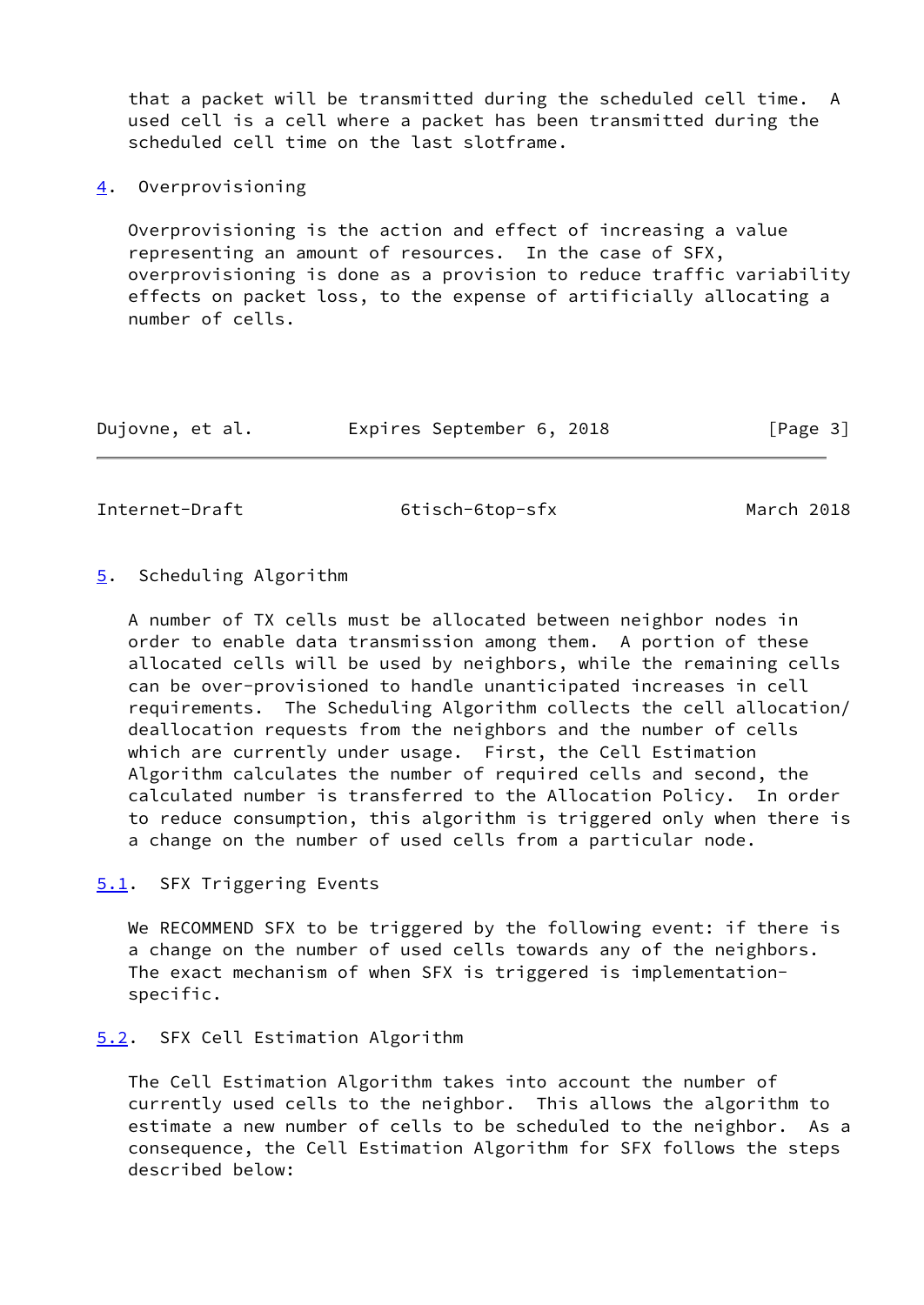- 1. Collect the current number of used cells to the neighbor.
- 2. Calculate the new number of cells to be scheduled to the neighbor by adding the current number of used cells plus an OVERPROVISION number of cells.
- 3. Transfer the request to the allocation policy as REQUIREDCELLS.
- 4. Return to step 1 and wait for a triggering event.

 The Cell Estimation Algorithm is depicted in Figure 1. The OVERPROVISION parameter is calculated as a percentage of the number of currently scheduled cells to the neighbor. OVERPROVISION is added to the amount of used cells to the neighbor to reduce the probability of packet loss given a sudden growth on the number of used cells to the neighbor. The OVERPROVISION value is implementation-specific. A value of OVERPROVISION equal to zero leads to queue growth and possible packet loss. In this case, there are no overprovisioned cells where a sudden growth on the number of cells can absorbed and detected.

Dujovne, et al. Expires September 6, 2018 [Page 4]

<span id="page-4-0"></span>Internet-Draft 6tisch-6top-sfx March 2018

| Triggering<br>Event                          |  |
|----------------------------------------------|--|
|                                              |  |
| Collect number of<br>used cells              |  |
|                                              |  |
| used cells<br>OVERPROVISION<br>REQUIREDCELLS |  |
|                                              |  |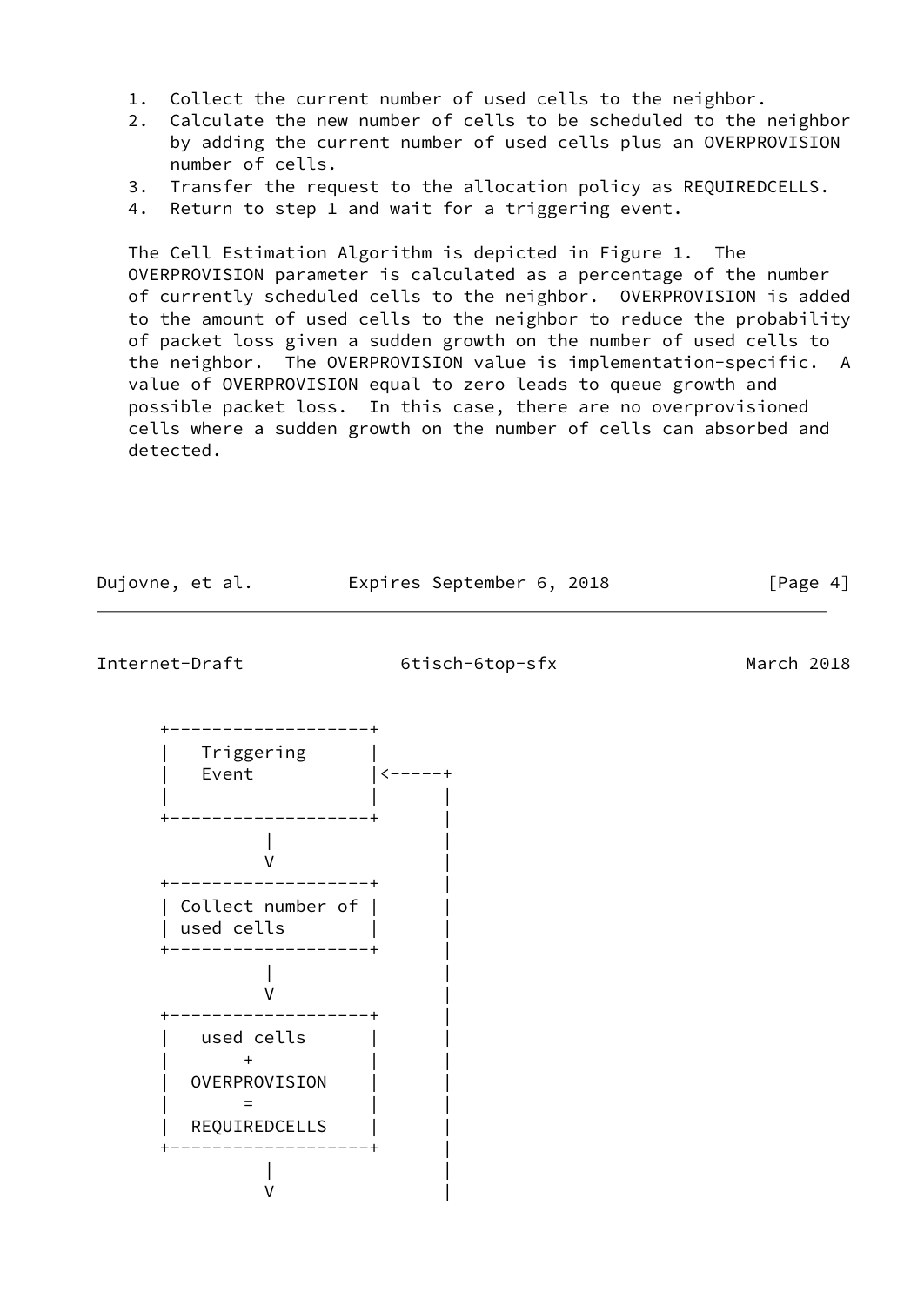| REQUIREDCELLS |  |
|---------------|--|
|               |  |
|               |  |
| Allocation    |  |
| Policy        |  |
|               |  |

Figure 1: The SFX Estimation Algorithm

<span id="page-5-0"></span>[5.3](#page-5-0). SFX Allocation Policy

 The "Allocation Policy" is the set of rules used by SFX to decide when to add/delete cells to a particular neighbor to satisfy the cell requirements.

SFX uses the following parameters:

 SCHEDULEDCELLS: The number of cells scheduled from the current node to a particular neighbor.

 REQUIREDCELLS: The number of cells calculated by the Cell Estimation Algorithm from the current node to that neighbor.

 SFXTHRESH: Threshold parameter introducing cell over-provisioning in the allocation policy. It is a non-negative value expressed as a number of cells. The definition of this value is implementation-

| Dujovne, et al. | Expires September 6, 2018 |  |  | [Page 5] |
|-----------------|---------------------------|--|--|----------|
|-----------------|---------------------------|--|--|----------|

Internet-Draft 6tisch-6top-sfx March 2018

 specific. A setting of SFXTHRESH>0 causes the node to allocate at least SFXTHRESH cells to each of its' neighbors.

 The SFX allocation policy compares REQUIREDCELLS with SCHEDULEDCELLS and decides to add/delete cells taking into account SFXTHRESH. This is illustrated in Figure 2. The number of cells to be added/deleted is out of the scope of this document and it is implementation dependent.

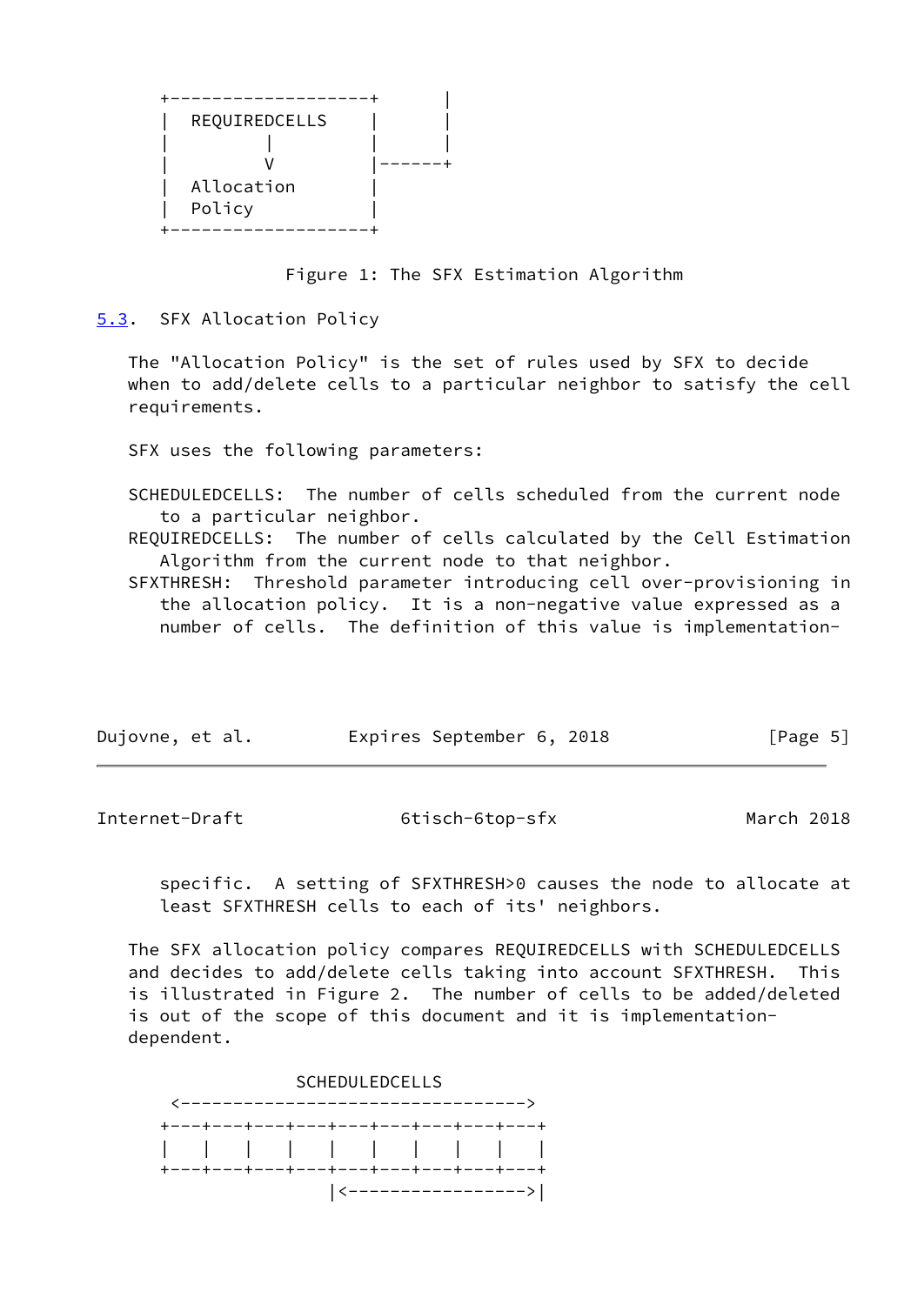

Figure 2: The SFX Allocation Policy

- 1. If REQUIREDCELLS<(SCHEDULEDCELLS-SFXTHRESH), delete one or more cells.
- 2. If (SCHEDULEDCELLS-SFXTHRESH)<=REQUIREDCELLS<=SCHEDULEDCELLS, do nothing.
- 3. If SCHEDULEDCELLS<REQUIREDCELLS, add one or more cells.

 When SFXTHRESH equals 0, any discrepancy between REQUIREDCELLS and SCHEDULEDCELLS triggers an action to add/delete cells. Positive values of SFXTHRESH reduce the number of 6P Transactions. The number of cells to add or delete is implementation-specific.

| Dujovne, et al. |  | Expires September 6, 2018 |  |  | [Page 6] |  |
|-----------------|--|---------------------------|--|--|----------|--|
|-----------------|--|---------------------------|--|--|----------|--|

<span id="page-6-1"></span>Internet-Draft 6tisch-6top-sfx March 2018

# <span id="page-6-0"></span>[6](#page-6-0). Rules for CellList

 There are two methods to define the CellList. The Whitelist method fills the CellList with the number of proposed cells to the neighbor. The Blacklist method fills the CellList with the cells which cannot be used by the neighbor. The rule to select the method is implementation-specific. When issuing a 6top ADD Request, SFX executes the following sequence: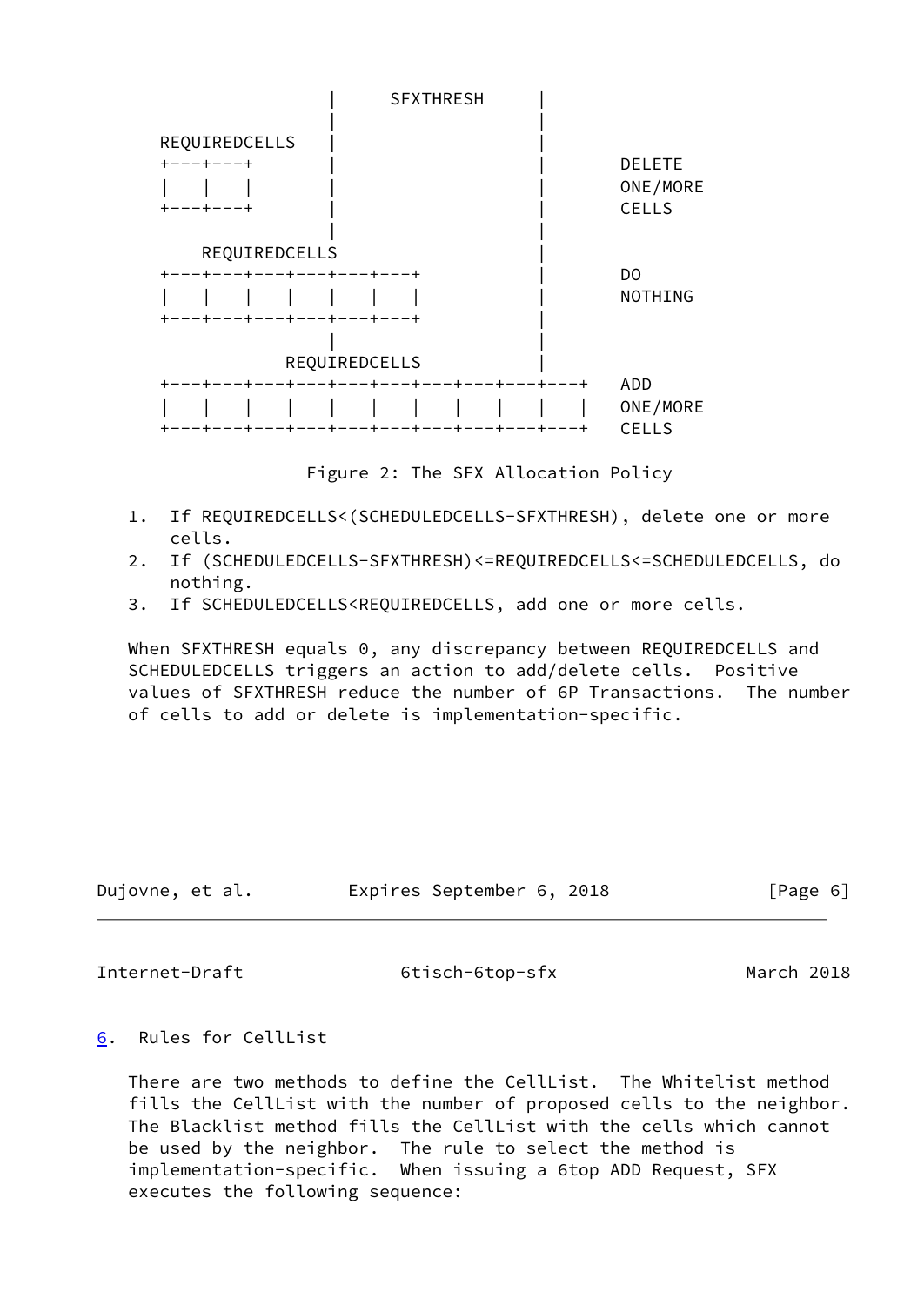Whitelist case:

 The Transaction Source node prepares the CellList field by selecting randomly the required cells, verifying that the slot offset is not occupied and choose channelOffset randomly for each cell.

 The Transaction Destination node goes through the cells in the CellList in order, verifying whether there are no slotOffset conflicts.

Blacklist case:

 The Transaction Source node prepares the CellList field by building a list of currently scheduled cells into the CellList. The Transaction Destination node selects randomly the required cells from the unallocated cells on the schedule, verifying that the slot offset is not occupied from the ones on the CellList.

 SFX does not include any transaction retry process. If the transaction is not successful, SFX will be retriggered on the next slotframe if the number of used cells changes.

<span id="page-7-0"></span>[7](#page-7-0). 6P Timeout Value

 The timeout value is implementation-specific. The timeout value MAY be different for each transaction and each neighbor. The timeout range is from 0 to 128. The timeout MUST be added as an 7-bit on the Metadata header to the neighbor. There is no measurement unit associated to the timeout value. If the timeout expires, the node issues a RESET return code will be issued to the neighbor. SFX has no retry policy. Timeout examples are depicted on Figure 3 and Figure 4.

 |Timeout Value-----------------------------------------------------| |A|------First Exchange-------->|B|-----Second Exchange----->|A| |Complete transaction------------------------------------------|

Figure 3: Example Transaction where the timeout does not expire

Dujovne, et al. Expires September 6, 2018 [Page 7]

<span id="page-7-1"></span>Internet-Draft 6tisch-6top-sfx March 2018

|Timeout Value----------------------------------------------|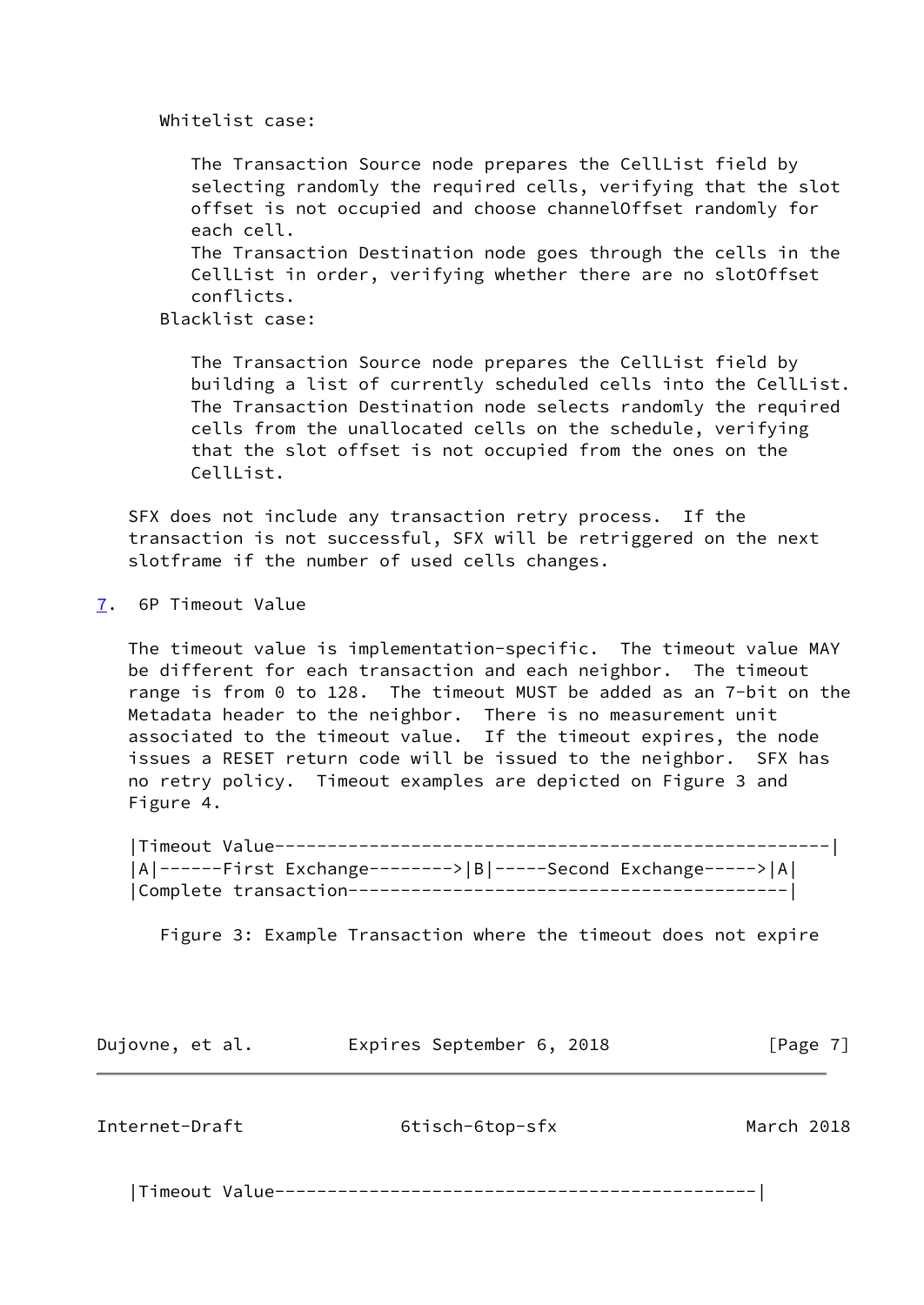|A|------First Exchange-------->|B|-----Second Exchange----->|A| |Non-Complete transaction--------------------------------------|

Figure 4: Example Transaction where the timeout expires

## <span id="page-8-0"></span>[8](#page-8-0). Meaning of Metadata Information

The Metadata 16-bit field is used as follows:

 BITS 0-7 [SLOTFRAME] are used to identify the slotframe number BITS 8-14 [TIMEOUT] represents the Timeout value BIT 15 [WBLIST] is used to indicate that the CellList provided is a Whitelist (value=0) or a Blacklist (value=1).

<span id="page-8-1"></span>[9](#page-8-1). Node Behavior at Boot

 In order to define a known state after the node is restarted, a CLEAR command is issued to each of the neighbor nodes to enable a new allocation process and at least a SFXTHRESH number of cells MUST be allocated to each of the neighbors.

<span id="page-8-2"></span>[10.](#page-8-2) Cell Type

 SFX uses the TX (Transmission) cell type only, thus defining celloptions as TX=0, RX=1 and S=0 according to section 4.2.6 of [\[I-D.ietf-6tisch-6top-protocol](#page-11-5)].

<span id="page-8-3"></span>[11.](#page-8-3) SFX Statistics

 Packet Delivery Rate (PDR) is calculated per cell, as the percentage of acknowledged packets, for the last 10 packet transmission attempts. There is no retransmission policy on SFX.

<span id="page-8-4"></span>[12.](#page-8-4) Relocating Cells

 Allocated cells may experience packet loss from different sources, such as noise, interference or cell collision (after the same cell is allocated by other nodes in range on the network).

 SFX uses Packet Delivery Rate (PDR) statistics to monitor the currently allocated cells for cell relocation (by changing their slotOffset and/or channelOffset). When the PDR of one or more softcells is below PDR\_THRESHOLD, SFX relocates each of the cell(s) to a number of available cells selected randomly. PDR\_THRESHOLD is out of the scope of this document and it is implementation-dependent.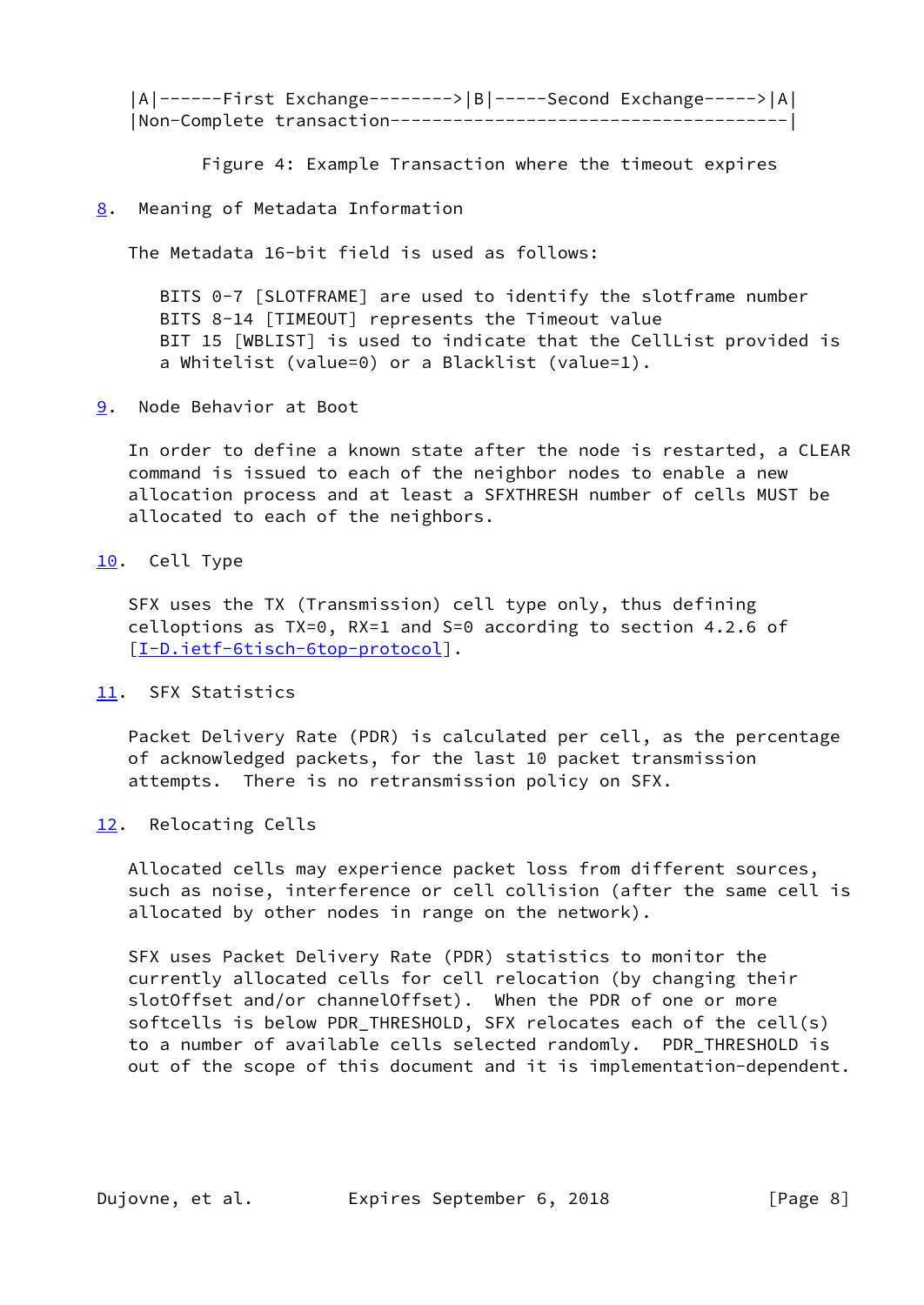<span id="page-9-1"></span>

## <span id="page-9-0"></span>[13.](#page-9-0) Forced Cell Deletion Policy

 When all the cells are scheduled, we need a policy to free cells, for example, under alarm conditions, or if a node disappears from the neighbor list. The action to follow this condition is out of scope of this document and it is implementation-dependent.

<span id="page-9-2"></span>[14.](#page-9-2) 6P Error Handling

 A node implementing SFX handles a 6P Response depending on the Return Code it contains:

RC\_SUCCESS:

 If the number of elements in the CellList is the number of cells specified in the NumCells field of the 6P ADD Request, the operation is complete. The node does not take further action. If the number of elements in the CellList is smaller (possibly 0) than the number of cells specified in the NumCells field of the 6P ADD Request, the neighbor has received the request, but less than NumCells of the cells in the CellList were allocated. In that case, the node MAY retry immediately with a different CellList if the amount of storage space permits, or build a new (random) CellList.

- RC EOL: If an LIST command is issued and the RC EOL is received, the node MUST understand what is specified on Section 3.3.5 of [[I-D.ietf-6tisch-6top-protocol\]](#page-11-5).
- RC\_ERR\_VER: The node MUST NOT retry immediately. The node MAY add the neighbor node to a blacklist. The node MAY retry to contact this neighbor later.
- RC\_ERR\_SFID: The node MUST NOT retry immediately. The node MAY add the neighbor node to a blacklist. The node MAY retry to contact this neighbor later.
- RC\_ERR\_SEQNUM: The node MUST issue a CLEAR command to the neighbor.
- RC\_ERR\_BUSY: Wait for a timeout and restart the scheduling process.
- RC\_ERR\_CELLLIST: Wait for a timeout and restart the scheduling process.
- RC\_ERR\_LOCKED: Wait for a timeout and restart the scheduling process.
- RC RESET: Abort 6P Transaction.
- RC\_ERR: Abort 6P Transaction. The node MAY retry to contact this neighbor later.

<span id="page-9-3"></span>[15.](#page-9-3) Experimental requirements

 In order to evaluate the performance of this draft, we propose the following experimental work: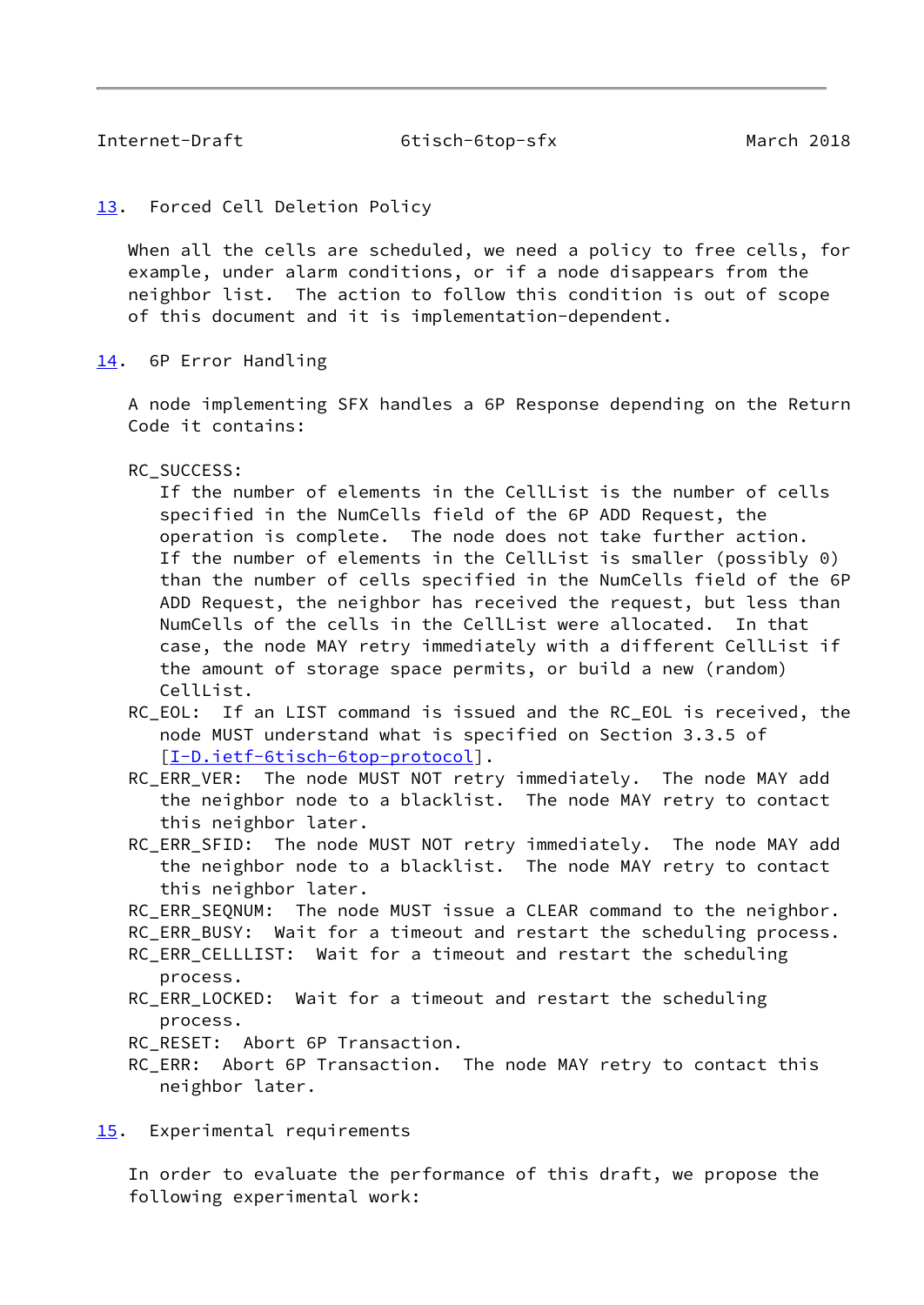<span id="page-10-1"></span>

- 1. Define values for OVERPROVISION, SFXTHRESH and ranges to the number of cells to Add or Delete after the Allocation Policy is applied for typical use cases.
- 2. Analyze the scheduling stability (in terms of oscillation) and the hysteresis effect on scheduling using SFX. A tradeoff shall be found between the reactivity of the algorithm facing new scheduling requirements and the number of overprovisioned cells.
- 3. Define the PDR value below the Average which is most effective for blacklisting cells and a method to whitelist cells. Analyze the stability and long-term behavior of this algorithm.
- 4. Measure the distribution of cell scheduling delay (including the time taken by 6P) to estimate timeouts for different type of transactions.
- <span id="page-10-0"></span>[16.](#page-10-0) Security Considerations

 SFX is defined as an algorithm designed to efficiently fulfill bandwidth requirements between neighbour nodes and does not define a new protocol SFX uses the Minimal IPv6 over the TSCH Mode of IEEE 802.15.4e (6TiSCH) Configuration standardized on [\[RFC8180](https://datatracker.ietf.org/doc/pdf/rfc8180)] and the 6top Protocol (6P): [\[I-D.ietf-6tisch-6top-protocol](#page-11-5)]. SFX relies on the security framework described on [\[I-D.ietf-6tisch-minimal-security](#page-11-6)].

<span id="page-10-2"></span>[17.](#page-10-2) IANA Considerations

<span id="page-10-3"></span>[17.1](#page-10-3). SFX Scheduling Function Identifiers

 This document provide a new element to the "6P Scheduling Function Identifiers" sub-registry, which is part of the "IPv6 over the TSCH mode of IEEE 802.15.4e (6TiSCH) parameters" registry, as defined by [\[I-D.ietf-6tisch-6top-protocol](#page-11-5)]. This Subtype is defined on figure Figure 5

| SFID | Name                                                             | Reference                 |  |
|------|------------------------------------------------------------------|---------------------------|--|
|      | IANA_6TISCH_SFID_SFX   Experimental Scheduling<br>Function (SFX) | I RFCXXXX<br>(NOTE: this) |  |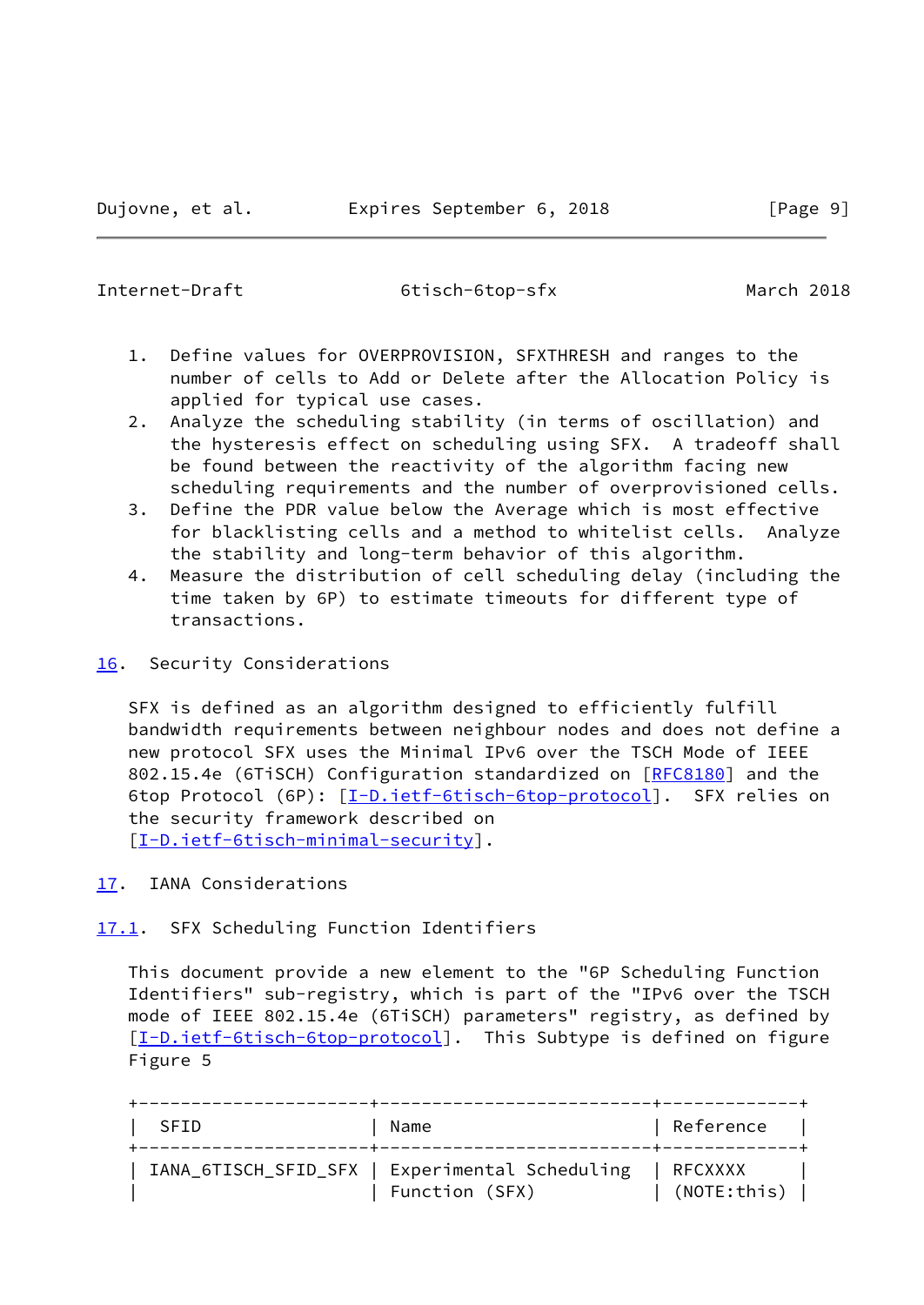+----------------------+--------------------------+-------------+

Figure 5: IETF IE Subtype '6P'

## <span id="page-11-0"></span>[18.](#page-11-0) Acknowledgments

 Thanks to Kris Pister for his contribution in designing the default Bandwidth Estimation Algorithm. Thanks to Qin Wang and Thomas

| Dujovne, et al. | Expires September 6, 2018 |  | [Page 10] |
|-----------------|---------------------------|--|-----------|
|-----------------|---------------------------|--|-----------|

<span id="page-11-2"></span>Internet-Draft 6tisch-6top-sfx March 2018

 Watteyne for their support in defining the interaction between SFX and the 6top sublayer.

 This work is partially supported by the Fondecyt 1121475 Project, the Inria-Chile "Network Design" group, and the IoT6 European Project (STREP) of the 7th Framework Program (Grant 288445).

## <span id="page-11-1"></span>[19.](#page-11-1) References

<span id="page-11-3"></span>[19.1](#page-11-3). Normative References

- [RFC2119] Bradner, S., "Key words for use in RFCs to Indicate Requirement Levels", [BCP 14](https://datatracker.ietf.org/doc/pdf/bcp14), [RFC 2119](https://datatracker.ietf.org/doc/pdf/rfc2119), DOI 10.17487/RFC2119, March 1997, <[https://www.rfc-editor.org/info/rfc2119>](https://www.rfc-editor.org/info/rfc2119).
- [RFC8180] Vilajosana, X., Ed., Pister, K., and T. Watteyne, "Minimal IPv6 over the TSCH Mode of IEEE 802.15.4e (6TiSCH) Configuration", [BCP 210](https://datatracker.ietf.org/doc/pdf/bcp210), [RFC 8180,](https://datatracker.ietf.org/doc/pdf/rfc8180) DOI 10.17487/RFC8180, May 2017, [<https://www.rfc-editor.org/info/rfc8180](https://www.rfc-editor.org/info/rfc8180)>.
- <span id="page-11-4"></span>[19.2](#page-11-4). Informative References

<span id="page-11-5"></span> [I-D.ietf-6tisch-6top-protocol] Wang, Q., Vilajosana, X., and T. Watteyne, "6top Protocol (6P)", [draft-ietf-6tisch-6top-protocol-09](https://datatracker.ietf.org/doc/pdf/draft-ietf-6tisch-6top-protocol-09) (work in progress), October 2017.

<span id="page-11-6"></span>[I-D.ietf-6tisch-minimal-security]

 Vucinic, M., Simon, J., Pister, K., and M. Richardson, "Minimal Security Framework for 6TiSCH", [draft-ietf-](https://datatracker.ietf.org/doc/pdf/draft-ietf-6tisch-minimal-security-04)[6tisch-minimal-security-04](https://datatracker.ietf.org/doc/pdf/draft-ietf-6tisch-minimal-security-04) (work in progress), October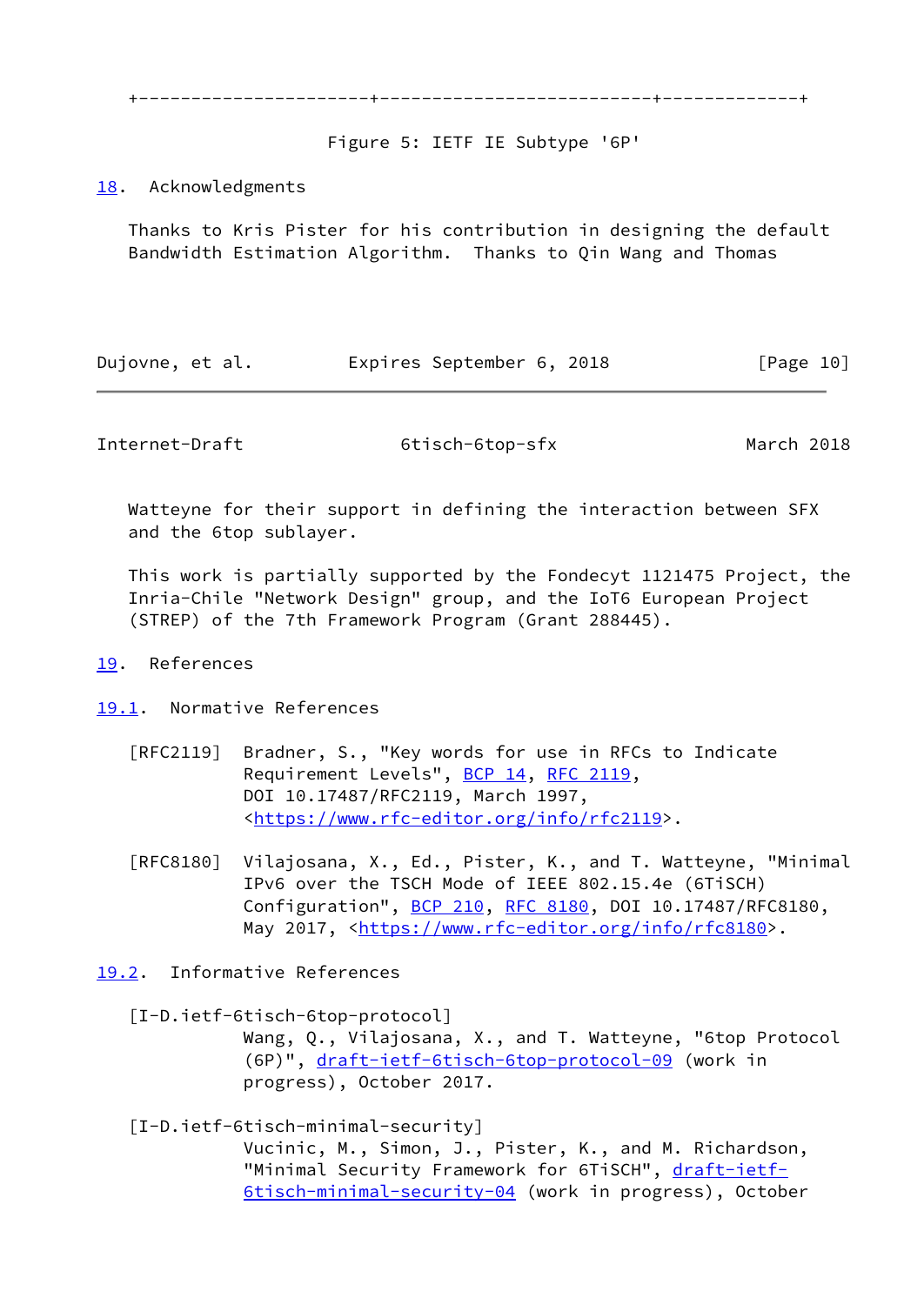2017.

<span id="page-12-0"></span> [I-D.ietf-6tisch-terminology] Palattella, M., Thubert, P., Watteyne, T., and Q. Wang, "Terms Used in IPv6 over the TSCH mode of IEEE 802.15.4e", [draft-ietf-6tisch-terminology-10](https://datatracker.ietf.org/doc/pdf/draft-ietf-6tisch-terminology-10) (work in progress), March 2018.

Authors' Addresses

| Dujovne, et al.                                                                                                     | Expires September 6, 2018                             | [Page $11$ ] |
|---------------------------------------------------------------------------------------------------------------------|-------------------------------------------------------|--------------|
| Internet-Draft                                                                                                      | 6tisch-6top-sfx                                       | March 2018   |
| Diego Dujovne (editor)<br>Universidad Diego Portales<br>Av. Ejercito 441<br>Santiago, Region Metropolitana<br>Chile | Escuela de Informatica y Telecomunicaciones           |              |
| Phone: +56 (2) 676-8121<br>Email: diego.dujovne@mail.udp.cl                                                         |                                                       |              |
| Luigi Alfredo Grieco<br>Politecnico di Bari<br>Via Orabona 4<br>Bari 70125<br>Italy                                 | Department of Electrical and Information Engineering  |              |
| Phone: 00390805963911<br>Email: a.grieco@poliba.it                                                                  |                                                       |              |
| Maria Rita Palattella                                                                                               | Luxembourg Institute of Science and Technology (LIST) |              |

Department 'Environmental Research and Innovation' (ERIN)